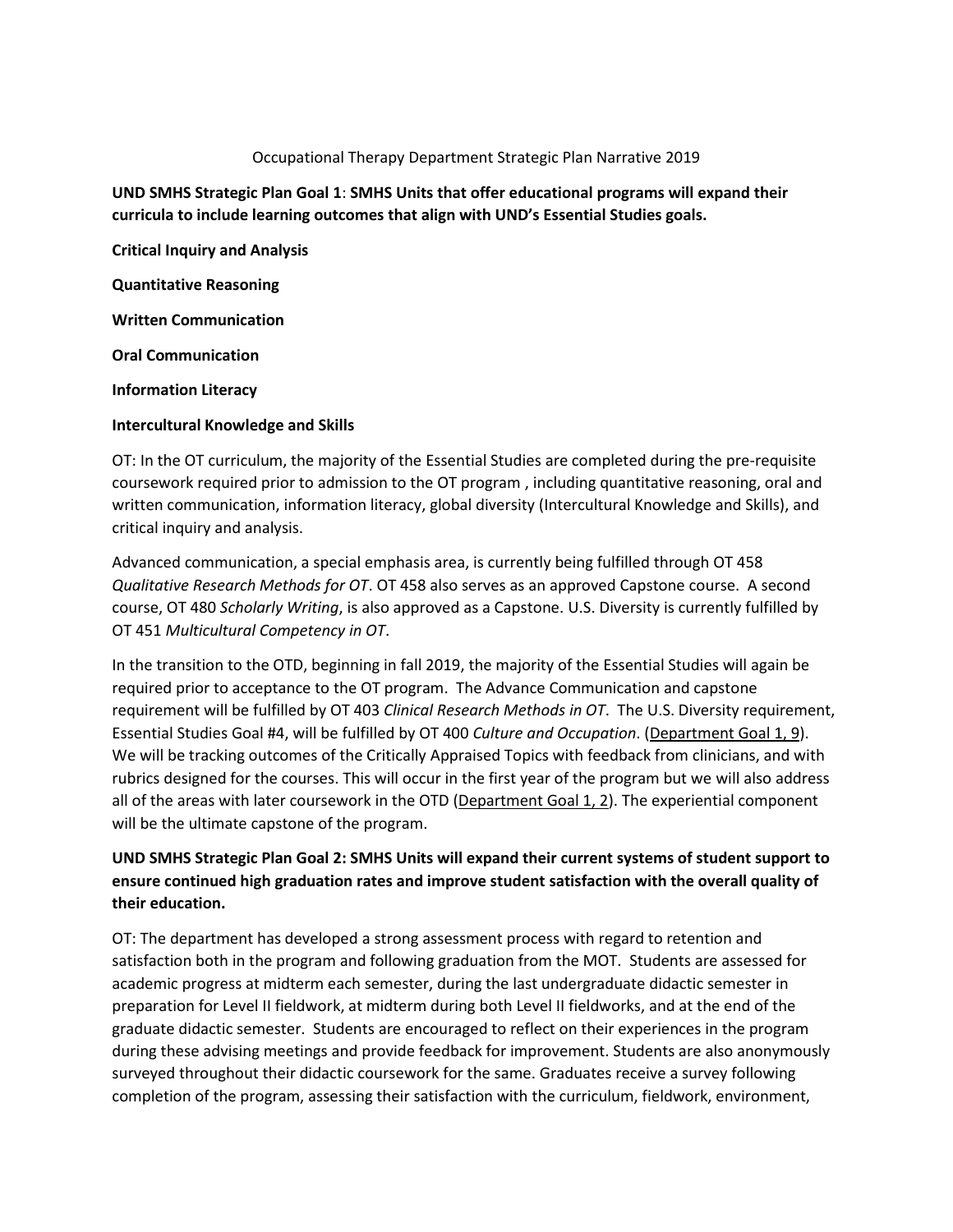faculty and advising, and resources. Areas where improved satisfaction need to be addressed are brought to the full faculty for strategic planning. Increased opportunities for Casper students to connect main campus were implemented, including use of Zoom, Facetime, etc. for more direct contact, increases in structured access to library personnel through coursework and routine meetings with students for assistance (Department Goal 4, 15, 30).

A specific time where retention traditionally had the potential to decline was following the first summer of the program, when students completed OT 422 *Gross Anatomy*. This outcome was present in the summer of 2018, where the two locations lost a combined 4 students. Assessment of drop-outs from previous years indicated that students who came to the program with lower GPAs, particularly in the required science pre-requisites, were more likely to be unsuccessful in this course. Overall, the OT program consistently remains in the upper 90% of retention based on admitted numbers of students. The final offering of OT 422 was summer of 2018.

Applications through OTCAS for the OTD were lower than expected. 225 total applications were started, of those only 111 completed the application process, 9 students were denied due to not meeting specified prerequisites, and 7 withdrew applications prior to interview. We anticipate accepting a full class for the fall 2019 semester (Department Goal 15, 28).

We are looking at creating a prediction model to identify how to refine the OTCAS application process. Subcommittees have been establish to review application processes. Reports are due to department staff April  $5<sup>th</sup>$ , 2019, and faculty will review at the mid-April 2019 department faculty meeting (Department Goal 20, 27, 28).

## **UND SMHS Strategic Plan Goal 3: The SMHS will identify opportunities to employ state-of-the-art technologies to enhance education.**

OT: The OT program has long been on the cutting edge of technology use in the SMHS, due in large part to the establishment of the Wyoming satellite location. Through distance technology formats, the OT program delivers synchronous instruction, advising, and department contact through dedicated distance classrooms and a dedicated distance conference room in Wyoming, and comparable distance availability on the main campus. Technology is routinely used for instruction, department meetings, service work, scholarly activity, trainings, student advising meetings, and special events. Additionally, students and faculty have access to online formats (Blackboard Collaborate, Facetime, Zoom) to meet between campuses. Students at both locations also extensively access Blackboard, UND Libraries, and Citrix online. Strong efforts are made to assure that technology between the campuses is comparable, and SHMS IT department works to train personnel, update systems, and troubleshoot technology to maintain smooth operations. Maintenance by the IT department is being scheduled onsite in Wyoming for early summer 2019 to review the current distance system in preparation for the first OTD class in fall 2019 (Department Goal 14, 15, 16).

A significant technological change for the OT program was the decision to use the OTCAS online application process in moving to the OTD. This process was launched in summer 2018 for admission for the incoming fall 2019 classes in ND and WY. Applications were submitted online during fall 2018, and this process, although presenting a solid learning curve, did serve to reduce review time for applications by faculty and staff, thereby preserving department resources during this process. We are continuing to revise the OTCAS process as documented above (Department Goal 15, 27, 28).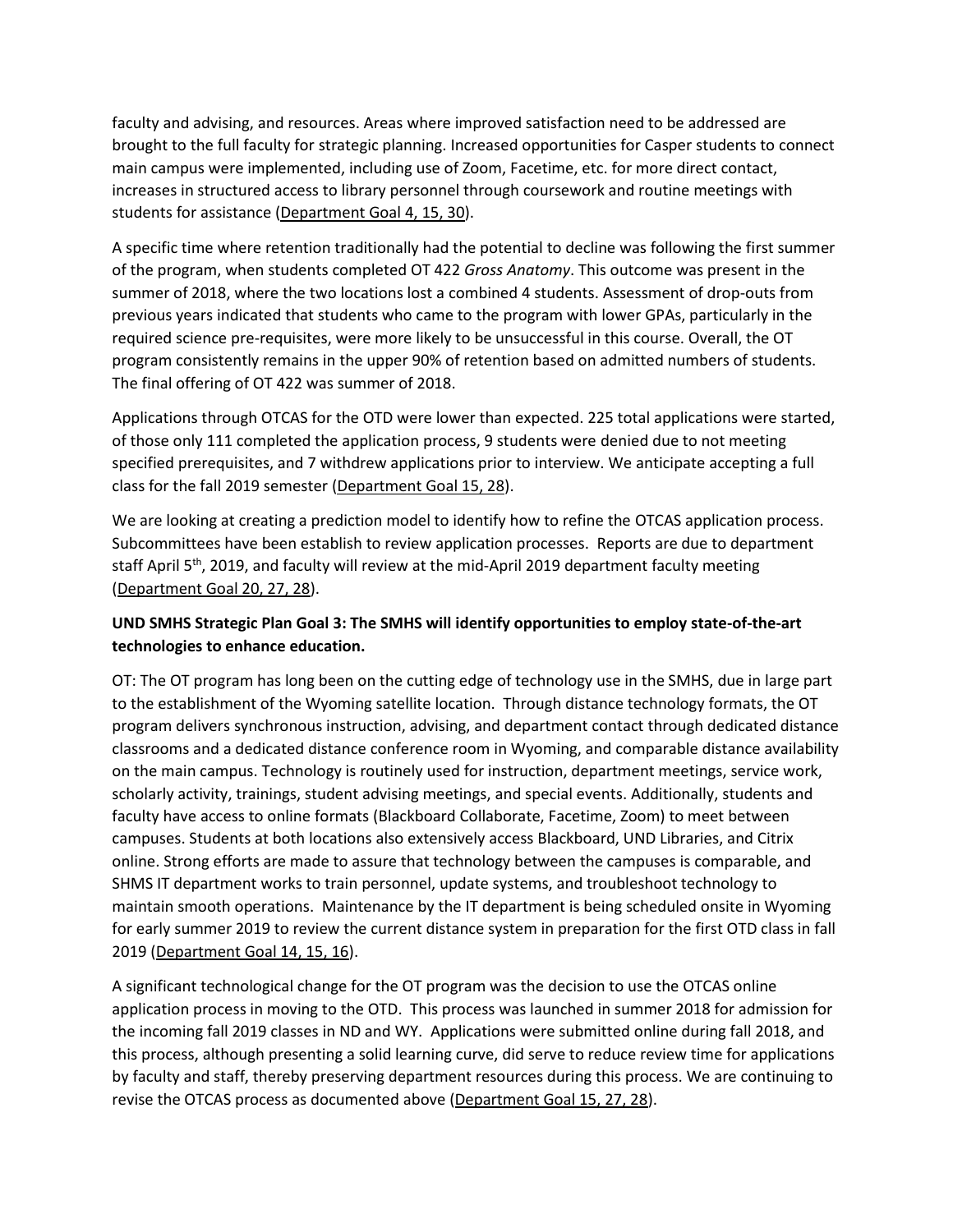**UND SMHS Strategic Plan Goal 4: The SMHS will enhance basic, clinical, and translational health sciences discoveries while focusing on its stated purpose "of discovery of knowledge that benefits the people of this state and enhances the quality of their lives." The SMHS will support Goal 4 by increasing its extramural funding by 10% per year based on a three year rolling average**.

OT: The OT Department met extensively in the fall of 2018 to develop a concentrated and unified research focus, and has selected the Scholarship of Teaching and Learning (SoTL) as the emphasis for department research activity. The selection of the SoTL agenda is consistent with the national research agenda identified by the American Occupational Therapy Association (Department Goal 23, 25).

Dr. Sarah Nielsen was part of a group of recent grants recipients through the Mountain Plains Technology Transfer Center, a collaboration between UND and WICHE. The grant is a five-year project funded by SAMHSA, which began in August 2018 for \$3.8 Million, plus \$500,000 for a school mental health supplement. The project provides comprehensive training, resources, and technical assistance to mental health providers and other practitioners in Region 8 (ND, SD, MT, WY, UT, CO) to develop new resources, and identify existing resources for dissemination. The grant has a specialized focus on rural and frontier mental health to build and maintain strong collaborative relationship with key stakeholders (Department Goal 23, 26).

Additionally, the department continues to advise students on approximately 30 master's capstone projects, including student-lead qualitative and quantitative research projects, every year. Students also conducted life-history qualitative studies in OT 458 of prominent OTs and OTAs in ND and WY in the 2017-2018 and 2018-2019 AY, and will complete this project for a final time in the 2019-2020 AY.

We are in the process of planning and coordinating the OTD experiential process. Our goal is to plan community based programming, rural projects etc., to expand healthcare to residents of the state. Future plans include tracking processes and outcomes with culminating projects completed in the third program year (Department Goal 15, 30).

## **UND SMHS Strategic Plan Goal 5: UND SMHS will foster a welcoming, safe, and inclusive environment across all campuses.**

OT: The OT Department takes the goal of a welcoming, safe and inclusive environment very seriously. Following the department's Civility and Core Values statement, all personnel agree to abide by the policy statements indicated (Department Goal 31).

At the curricular level, inclusion of diversity is a core instructional thread. OT *451 Multicultural Competency in OT* is taught in the second year of the program, and emphasizes self-reflection and increased knowledge of diverse populations and corresponding cultural norms, the impacts of socioeconomic status, food insecurity, intolerance and prejudice, and the relationship of these contexts to delivery of healthcare. Other courses in the program utilize case studies of diverse groups to assist students in developing an understanding of the need for cultural competency in their personal and professional roles. Students are also placed in numerous fieldwork settings throughout their time in the program that address diverse populations. These settings include the New American program, Wyoming Independent Living, the Youth Crises Center, and other facilities that represent diverse community-based populations.